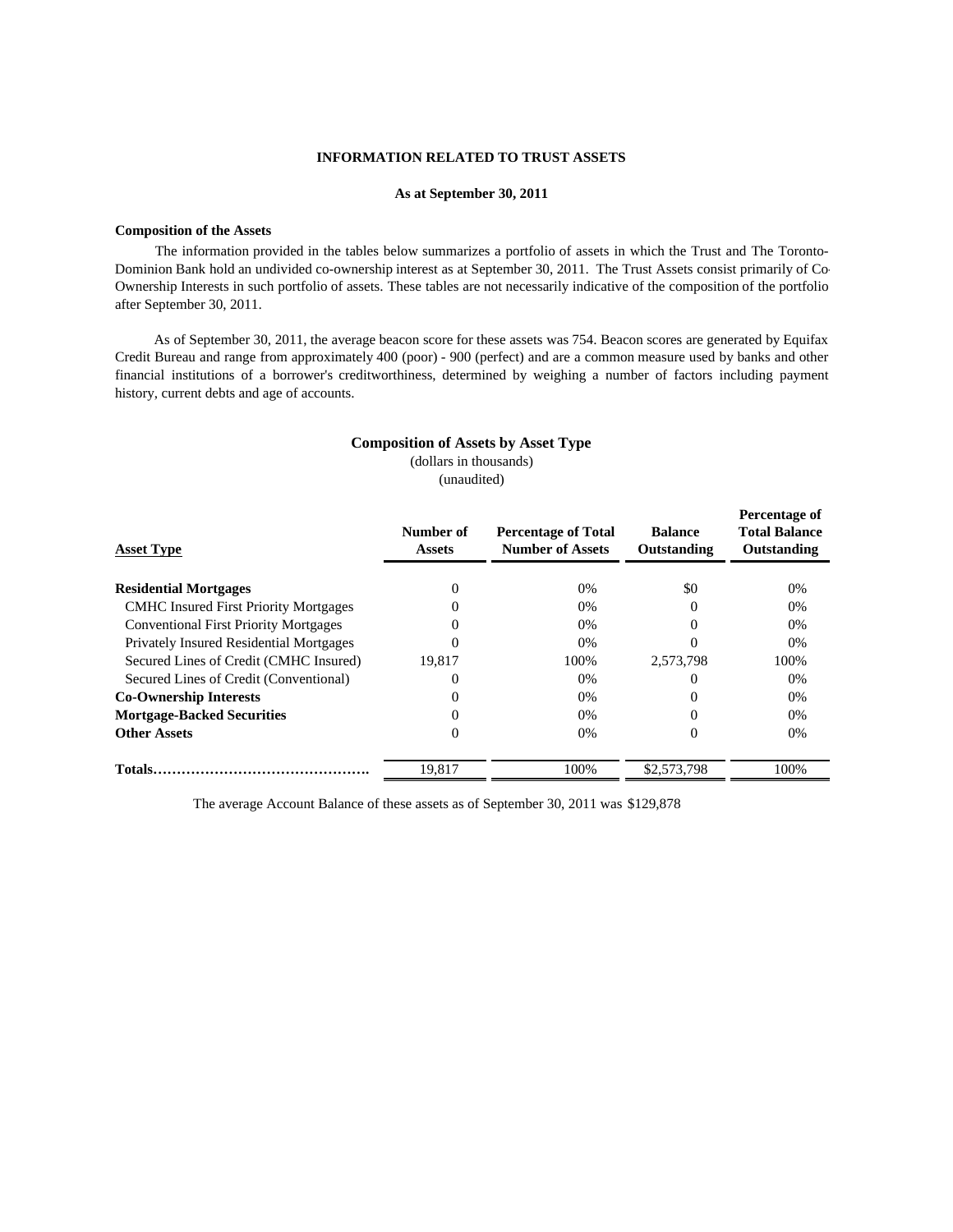#### (unaudited) **Composition of Assets by Maturity** (dollars in thousands)

| <b>Time to Maturity of Assets</b> | <b>Balance</b><br>Outstanding | Percentage of<br><b>Total Balance</b><br>Outstanding |
|-----------------------------------|-------------------------------|------------------------------------------------------|
| Floating                          | \$1,217,457                   | 47%                                                  |
| 12 Months and under $\ldots$      | 435,105                       | 17%                                                  |
| Over $12-24$ Months               | 193.519                       | 8%                                                   |
| Over 24-36 Months                 | 81.810                        | 3%                                                   |
| Over $36-48$ Months               | 533,743                       | 21%                                                  |
| Over $48-60$ Months               | 112,020                       | 4%                                                   |
|                                   | 144                           | $0\%$                                                |
|                                   | \$2,573,798                   | 100%                                                 |

The average time to maturity of the fixed-rate assets, weighted by balance outstanding, as of September 30, 2011 was 27 months.

#### (unaudited) (dollars in thousands) **Composition of Assets by Jurisdiction**

| <b>Jurisdiction</b>             | Number of<br><b>Assets</b> | <b>Percentage of Total</b><br><b>Number of Assets</b> | <b>Balance</b><br>Outstanding | Percentage of<br><b>Total Balance</b><br><b>Outstanding</b> |  |
|---------------------------------|----------------------------|-------------------------------------------------------|-------------------------------|-------------------------------------------------------------|--|
|                                 |                            |                                                       |                               |                                                             |  |
|                                 | 2,385                      | 12%                                                   | \$396,329                     | 15%                                                         |  |
|                                 | 2.246                      | 11%                                                   | 383.202                       | 15%                                                         |  |
|                                 | 458                        | 2%                                                    | 43.752                        | 2%                                                          |  |
|                                 | 276                        | 1%                                                    | 21.453                        | 1%                                                          |  |
| Newfoundland and Labrador       | 97                         | $0\%$                                                 | 8.932                         | $0\%$                                                       |  |
| Northwest Territories & Nunavut | $\Omega$                   | $0\%$                                                 | $\Omega$                      | $0\%$                                                       |  |
|                                 | 288                        | 1%                                                    | 27.301                        | 1%                                                          |  |
|                                 | 10.814                     | 55%                                                   | 1.340.415                     | 52%                                                         |  |
|                                 | 62                         | $0\%$                                                 | 5,279                         | $0\%$                                                       |  |
|                                 | 2.770                      | 14%                                                   | 300.052                       | 12%                                                         |  |
|                                 | 402                        | 2%                                                    | 44,004                        | 2%                                                          |  |
|                                 | 19                         | $0\%$                                                 | 3.079                         | 0%                                                          |  |
|                                 | 19,817                     | 100%                                                  | \$2,573,798                   | 100%                                                        |  |